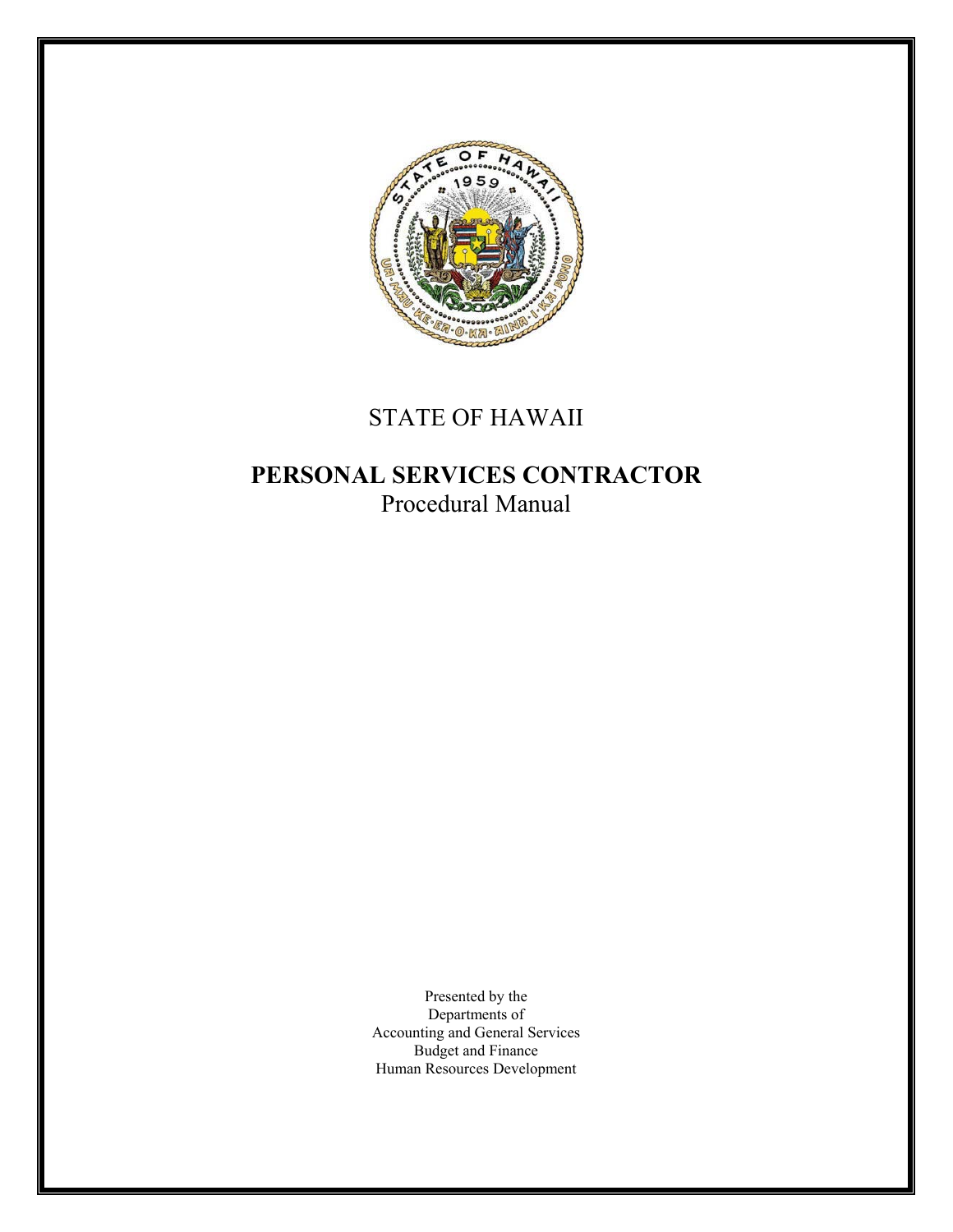#### **TABLE OF CONTENTS**

Page

| $\mathbf{I}$ . | Introduction                                              |                                                                                                                                     |                                                                                                                                                                                    |          |  |  |
|----------------|-----------------------------------------------------------|-------------------------------------------------------------------------------------------------------------------------------------|------------------------------------------------------------------------------------------------------------------------------------------------------------------------------------|----------|--|--|
|                | A.                                                        | Background                                                                                                                          |                                                                                                                                                                                    |          |  |  |
|                | <b>B.</b>                                                 | Accounting and Audit Review Committee Events Related to<br>Employer-Employee Relationships and Personal Services Contracts          |                                                                                                                                                                                    | $I-3$    |  |  |
|                | $\mathcal{C}$ .                                           | <b>IRS</b> Action Plan                                                                                                              |                                                                                                                                                                                    |          |  |  |
| II.            | Flowcharts                                                |                                                                                                                                     |                                                                                                                                                                                    |          |  |  |
|                | A.                                                        | Overview of Approval Process for Contract Services with Individual                                                                  |                                                                                                                                                                                    |          |  |  |
|                | <b>B.</b>                                                 | Overview of Employees Versus Independent Contractors                                                                                |                                                                                                                                                                                    |          |  |  |
| Ш.             | Department of Human Resources Development Requirements    |                                                                                                                                     |                                                                                                                                                                                    |          |  |  |
|                | A.                                                        | Delegation of Authority to Approve Exemptions from Civil Service<br>In Order to Contract for Services Memorandum (October 13, 2006) |                                                                                                                                                                                    |          |  |  |
|                |                                                           | 1.                                                                                                                                  | Attachment 1 - Procedures for Exemption of Contractual Services                                                                                                                    | $III-4$  |  |  |
|                |                                                           | 2.                                                                                                                                  | Attachment 2 – Request for Delegation of Authority to Designees<br>To Certify Exemptions from Civil Service in Order to Contract for<br>Services                                   | $III-7$  |  |  |
|                |                                                           | 3 <sub>1</sub>                                                                                                                      | Attachment 3 - Request by Heads of Administratively Attached<br>Agencies for Delegation of Authority to Certify Exemptions from<br>Civil Service in Order to Contract for Services | $III-8$  |  |  |
|                |                                                           | 4.                                                                                                                                  | Attachment 4 – Exemption of Contractual Services Check List                                                                                                                        | $III-9$  |  |  |
|                |                                                           | 5.                                                                                                                                  | Attachment 5 – Certificate of Exemption From Civil Service                                                                                                                         | $III-10$ |  |  |
|                | <b>B.</b>                                                 | Exemptions from Civil Service in Order to Contract for Services-<br><b>Exemption of Contractual Services Checklist Memorandum</b>   |                                                                                                                                                                                    |          |  |  |
|                |                                                           | (May 3, 2007)                                                                                                                       |                                                                                                                                                                                    | $III-11$ |  |  |
|                |                                                           |                                                                                                                                     | 1. Exemption of Contractual Services Checklist Not Required                                                                                                                        | $III-13$ |  |  |
|                |                                                           | 2.                                                                                                                                  | <b>Exemption of Contractual Services Check List</b>                                                                                                                                | $III-14$ |  |  |
|                | $\mathbf{C}$ .                                            |                                                                                                                                     | FAQ - Personal Services Contracts                                                                                                                                                  | $III-15$ |  |  |
| IV.            | Department of Budget and Finance Requirements             |                                                                                                                                     |                                                                                                                                                                                    |          |  |  |
|                | A.                                                        | <b>Budget Execution Policies and Instructions</b>                                                                                   |                                                                                                                                                                                    |          |  |  |
|                | <b>B.</b>                                                 | FAQ – Personal Services Contracts                                                                                                   |                                                                                                                                                                                    |          |  |  |
| V.             | Department of Labor and Industrial Relations Requirements |                                                                                                                                     |                                                                                                                                                                                    |          |  |  |
|                | A.                                                        |                                                                                                                                     | <b>State Mandated Employee Benefits</b>                                                                                                                                            | $V-1$    |  |  |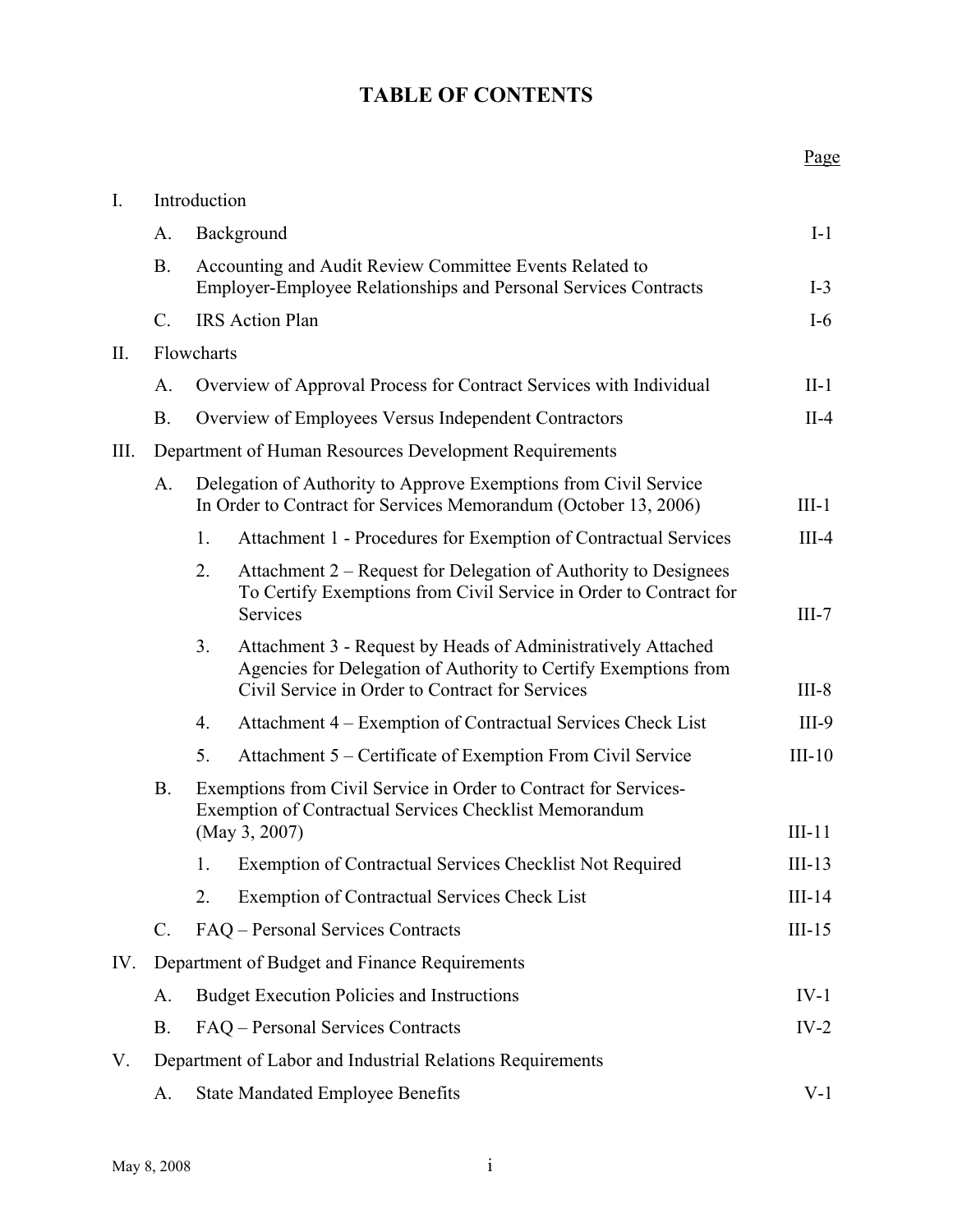## **TABLE OF CONTENTS, continued**

|     |                                                            |                                   |                                                                                | Page      |  |  |  |
|-----|------------------------------------------------------------|-----------------------------------|--------------------------------------------------------------------------------|-----------|--|--|--|
|     | <b>B.</b>                                                  | FAQ – Personal Services Contracts |                                                                                |           |  |  |  |
| VI. | Department of Accounting and General Services Requirements |                                   |                                                                                |           |  |  |  |
|     | A.                                                         |                                   | Procurement and Accounting Procedures                                          |           |  |  |  |
|     |                                                            | 1.                                | Determine if an Employer-Employee Relationship Exit                            | $VI-1$    |  |  |  |
|     |                                                            | 2.                                | Procure Services as an Independent Contractor                                  | $VI-1$    |  |  |  |
|     |                                                            | 3.                                | Procure Services as a Personal Services Contractor                             | $VI-1$    |  |  |  |
|     | <b>B.</b>                                                  | FAQ – Personal Services Contracts |                                                                                | $VI-4$    |  |  |  |
|     |                                                            | VII. Appendix                     |                                                                                |           |  |  |  |
|     | A.                                                         |                                   | <b>State Procurement Office Procurement Flowcharts and Procedures</b>          |           |  |  |  |
|     |                                                            | 1.                                | Summary of Chapter 103D, HRS                                                   | $VII-A-1$ |  |  |  |
|     |                                                            | 2.                                | Procurement of Goods, Services, and Construction - Flowchart<br>and Procedures | $VII-A-2$ |  |  |  |
|     |                                                            | 3.                                | Exemptions from Chapter 103D, HRS - Flowchart                                  | $VII-A-3$ |  |  |  |
|     |                                                            | 4.                                | Small Purchase - Flowchart                                                     | $VII-A-3$ |  |  |  |
|     |                                                            | 5.                                | Sole Source Procurement - Flowchart                                            | $VII-A-3$ |  |  |  |
|     |                                                            | 6.                                | Emergency Procurement - Flowchart                                              | $VII-A-3$ |  |  |  |
|     |                                                            | 7.                                | Formal Offer Process, IFB and RFP - Flowchart                                  | $VII-A-3$ |  |  |  |
|     |                                                            | 8.                                | Professional Services – Flowchart and Procedures                               | $VII-A-3$ |  |  |  |
|     |                                                            | 9.                                | Notice of and Request for Exemption from Chapter 103D, HRS<br>(Form SPO-07)    | $VII-A-4$ |  |  |  |
|     |                                                            | 10.                               | Compliance Documents Pursuant to Section 103D-310(c), HRS                      | $VII-A-5$ |  |  |  |
|     | <b>B.</b>                                                  |                                   | State Policy on Employer – Employee Relationship                               |           |  |  |  |
|     |                                                            | 1.                                | Comptroller's Memorandum 2006-10 (May 1, 2006)                                 | $VII-B-1$ |  |  |  |
|     |                                                            | 2.                                | Employee/Employer Relationship Determination (SFA D-40)                        | $VII-B-3$ |  |  |  |
|     |                                                            | 3.                                | Authorization to Pay Individual (Non-Employee) (SFA D-41)                      | $VII-B-5$ |  |  |  |
|     |                                                            | 4.                                | IRS Training Material (August 2005)                                            | $VII-B-6$ |  |  |  |
|     | $\mathsf{C}$ .                                             | <b>Contract Forms</b>             |                                                                                |           |  |  |  |
|     |                                                            | 1.                                | <b>Contract for Personal Services</b>                                          | $VII-C-1$ |  |  |  |
|     |                                                            | 2.                                | <b>General Conditions</b>                                                      | $VII-C-1$ |  |  |  |